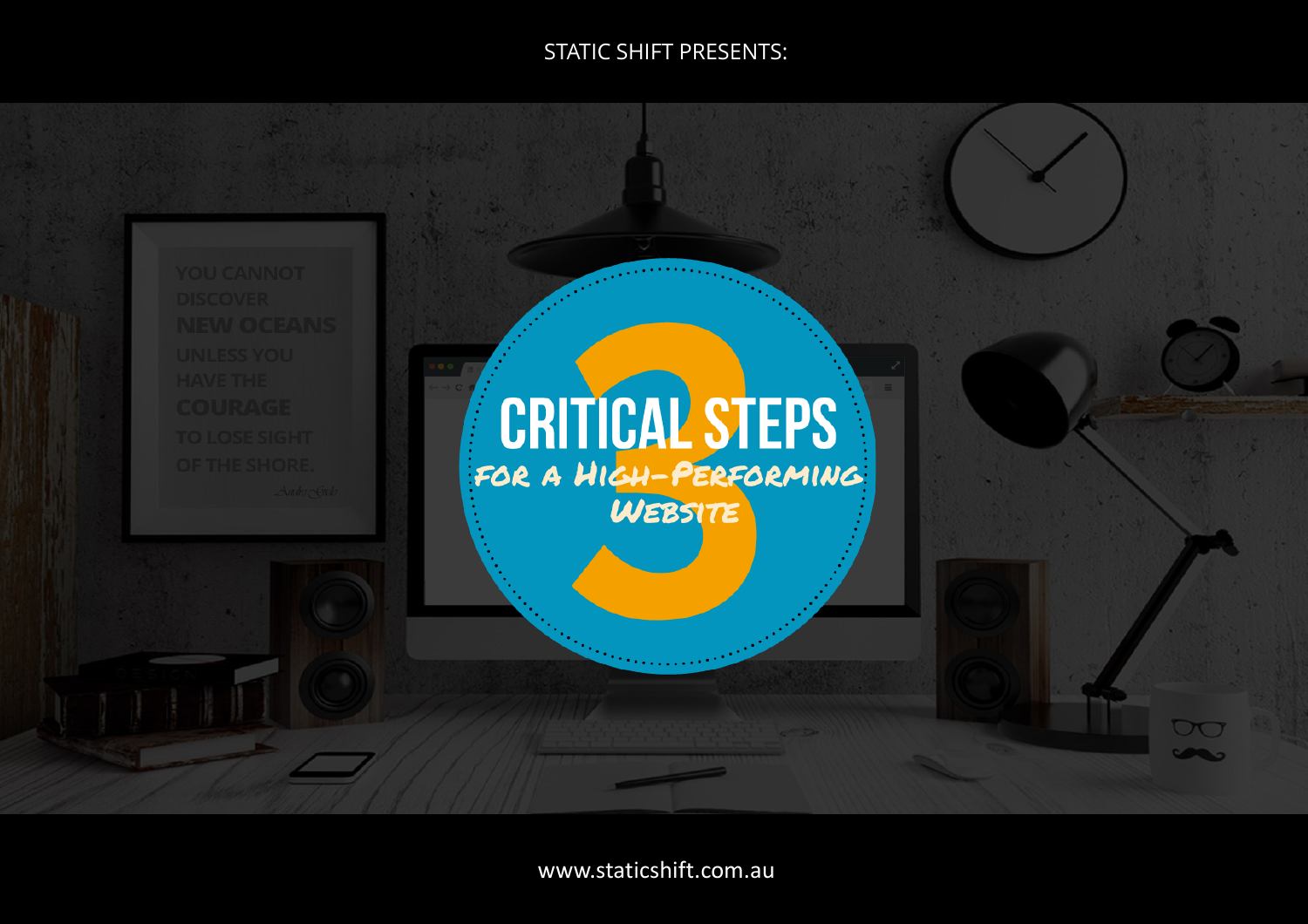

### **Copyright © 2016 | Static Shift All Rights Reserved.**

No part of this publication may be reproduced, stored in a retrieval system or transmitted in any form or by any means, electronic, mechanical, photocopying, recording or otherwise, without the prior written permission of the publisher.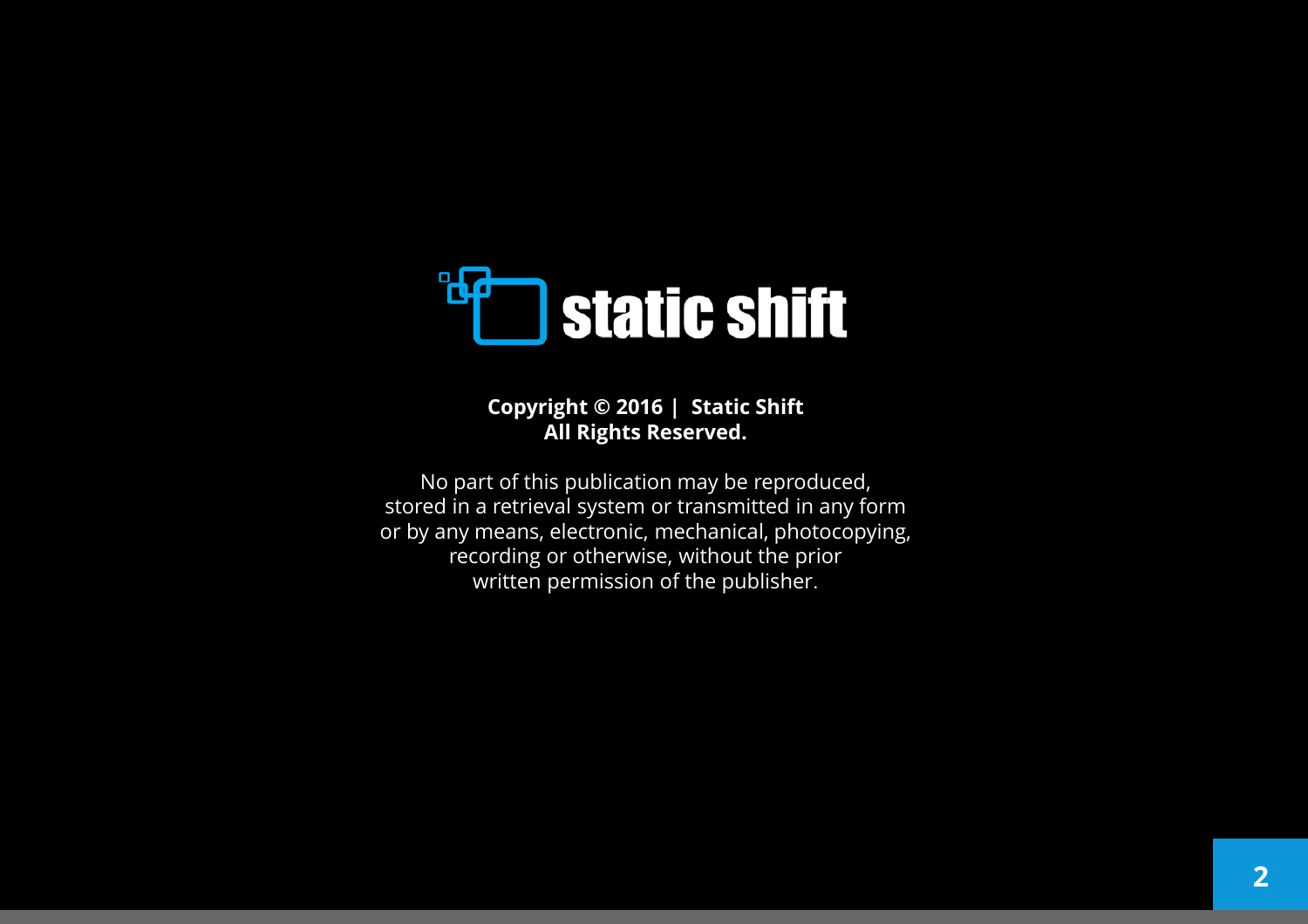# **ATTRACT MORE CUSTOMERS THROUGH YOUR WEBSITE**

#### **Once it was enough to put a few web pages online, hang up your "open for business" sign and expect customers to come rolling in.**

Well, that's not exactly correct—online business has never been as simple as repeating "If you build it, they will come."

But there's no denying that things were easier in the "old days." In 2006, for example, there were about 85 million websites online around the world. Today there are 10 times that many.

Things are more crowded. Competition is fiercer. And it's getting harder and harder to be noticed online.

Which means if you're like many business owners or marketers, you've probably discovered that the "set it and forget it" approach stopped working a long time ago.

Online marketing has changed. Completely.

And if you're not trying to make your website work to get you new customers, your competition may already be running rings around you.

Fortunately, you don't have to learn everything there is to know about websites to succeed online. (That's what we're here for.)

The truth is that finding customers and clients online is, at its core, about doing three simple things. And when you look closely, you'll see most of them are a lot like the offline marketing processes you're probably already familiar with.

Understand these key concepts and you'll be well on your way to online success.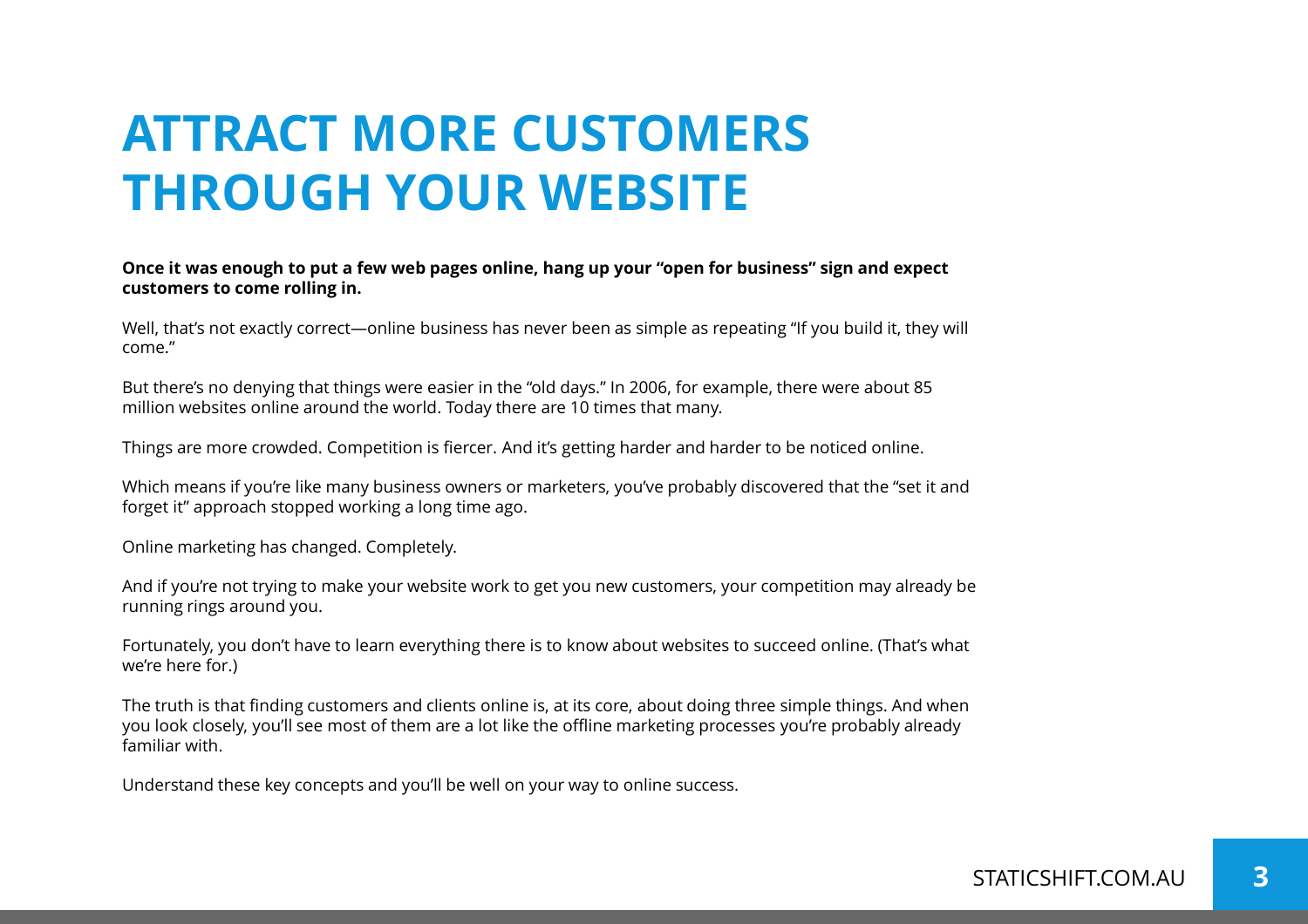### **STEP LEARN AS MUCH AS YOU CAN ABOUT 1 YOUR CUSTOMERS**

**If you want to connect with customers, you need to start by getting out of your own way and learning as much as you can about them.**

Inc [Magazine](http://www.inc.com/paul-schoemaker/5-ways-to-know-what-your-customer-wants.html) suggests these strategies:

#### **1. THINK ABOUT WHAT THEY WANT AND HOW THEY BUY.**

Try to understand not only why they might buy from you, but why they might not. Take a full scan of your industry and your competition—and don't forget that "I'll solve my problem myself" and "I just won't do anything at all" are also common customer strategies.

#### **2. CLOSELY EXAMINE HOW YOU'RE ASKING YOUR CUSTOMER TO BUY.**

Is your customer experience less than perfect? Consider secretly buying from your company yourself, or listening in on how your sales reps or customer service staff are talking to buyers.

#### **3. LOOK FOR INPUT FROM ALL AREAS OF YOUR COMPANY.**

Despite the fact that they don't face customers, back-office staff may have valuable input into who your customers are and what makes them tick.

#### **4. ASK WHAT THEY LIKE AND DON'T LIKE.**

Wondering what customers think of your business and your products or services? Just ask them.

#### **5. GUESS WHAT THEY'LL WANT NEXT.**

Focus on what customers will want in the future because of things like market changes or demographic shifts. (Hey, it worked for Steve Jobs, and it's still working for Richard Branson.)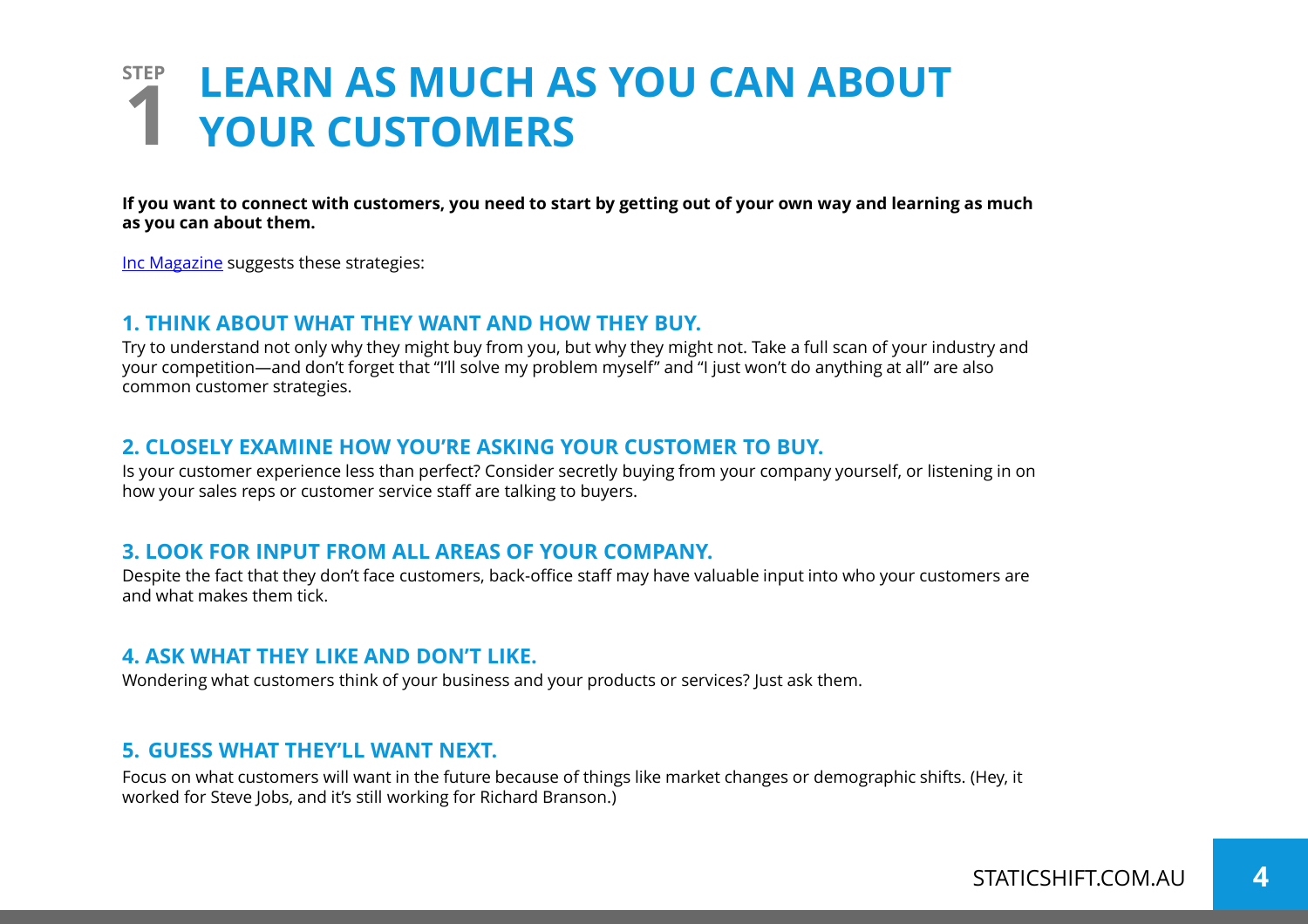## **STEP BUILD YOUR WEBSITE FOR YOUR 2 IDEAL BUYER**

#### **Now that you have a better idea of who your customers are, it's time to dive deep into defining your ideal customer.**

You'll use what you learn to create a "buyer persona"—a detailed description of a fictional "perfect" customer.

[Forbes](http://www.forbes.com/sites/theyec/2014/10/28/how-to-develop-your-buyer-persona-and-reel-in-better-customers/) says creating a buyer persona results in "stronger and more cost-effective marketing" by helping you make your message stronger, reducing the amount you waste on ineffective marketing, and digging up potential customer objections before they happen.

From the same article, here's how Forbes recommends you go about creating one:

- **1**. Collect extensive demographic information.
- **2**. Think about the problems and challenges your best buyer is likely to be facing.
- **3.** Then think about how you can solve those problems and challenges.

When you're done, pour everything you've learned into a template. Google "buyer persona template" for some good ones.

Creating a persona is important, because doing so will help you think about how and where to find your ideal customers. Where do they congregate online? What kind of mental and emotional state are they in? What benefits are they looking for that your product or service can provide?

The answers you uncover will help you make sure your website speaks to your ideal buyer—not to "everyone," and certainly not just to you. And they'll help you make sure that everything you put on your site, from menus to graphics to content, is designed for your best buyers.

Doing so will make it easier for that best buyer to know, like and trust your brand—and open their wallet when it's time to buy.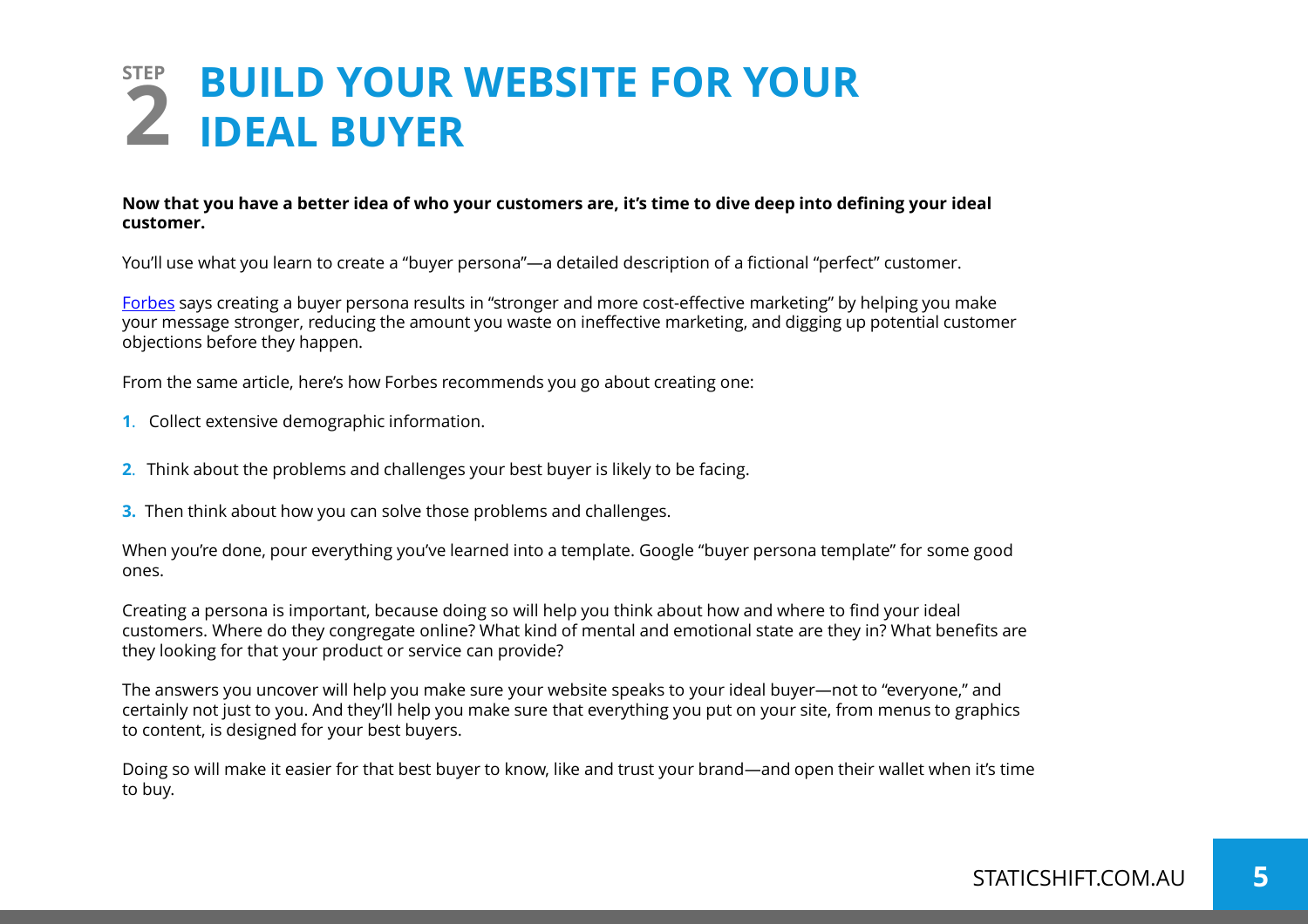## **STEP BRING YOUR IDEAL BUYER TO YOUR 3 WEBSITE**

#### **Online marketing guru [Neil Patel](http://neilpatel.com/what-is-digital-marketing/) lists 7 categories of online marketing, the catch-all term most often used for the process of bringing customers to your website.**

We're not usually arguers, but there's some overlap on Patel's list, and one of his categories (marketing by paying other marketers a commission to do the work for you) isn't often used by business like yours.

So we've taken the liberty of condensing things for you into a list of the five tactics you can use:

**1. Search engine optimization (SEO).** This is the process of making changes to your website so that search engines display it favourably in their listings. The goal is to have your content rated as a good match for the keywords your ideal buyer uses to search for your product or service.

**2. Pay-per-click advertising (PPC).** Patel calls this "a model of internet marketing in which advertisers pay a fee each time one of their ads is clicked." In short, this is how you can buy visits to your site if you don't have time for SEO to work its magic.

**3. Content marketing.** This is the art and science of creating and promoting content that your ideal buyer considers valuable, in order to build a relationship with them. If you've ever read a blog, watched a webinar, or downloaded a document (ahem!) you've experienced content marketing in action.

**4. Social media marketing.** Publishing a steady of engaging updates on platforms like Facebook, Twitter, Instagram and Pinterest is what this tactic is all about. The number of companies who've leveraged these platforms to drive traffic back to their sites is astounding.

**5. Email marketing.** This is about using email to send messages to your ideal customer—to entertain, to inform, to educate or to nurture your relationship with them. Technically every email you send to a customer or potential customer is email marketing, but when we talk about it, we mean email newsletters, one-off messages, and multi-message campaigns.

There's a lot to digest there, but here's the bottom line: you'll need to use some combination of any or all of these to drive traffic to your site so you can begin your relationship with your ideal buyer.